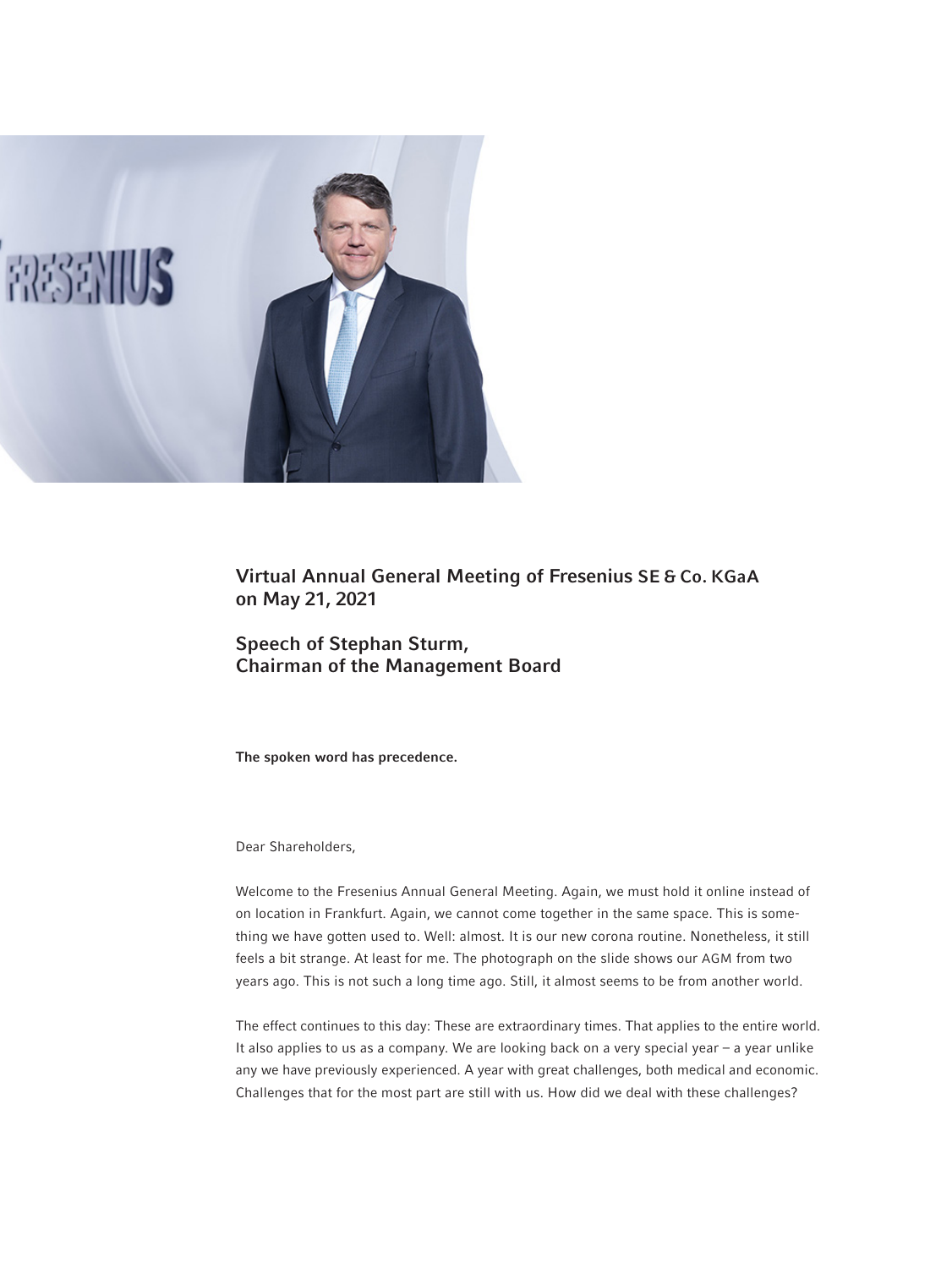How will we deal with these challenges? What successes have we achieved? And what will we do to remain successful in the future? This is what I would like to tell you about today.

## In battle against the coronavirus

What is most important to me here is our contribution to the fight against the coronavirus. It was clear very early on: We are needed. And now more than ever. Healthcare systems must function. Even in a crisis like this. Especially in a crisis like this. We are doing our part. Engaged. Focused. Worldwide. We are doing everything to ensure people receive the best care possible. This is our responsibility. This is what we stand for. This is Fresenius.

The coronavirus is challenging us everywhere. In our hospitals! We treated more than 42,000 coronavirus patients just in the past year. In dialysis! We are making sure that kidney disease patients receive their life-giving dialysis. With our products! Whether they are solutions for use in acute dialysis, or anesthetics for use during artificial respiration. The coronavirus has dramatically increased demand. We have done everything we could to maintain their production and distribution. Where necessary and possible, we even increased their production. Speedily. Flexibly. And, of course, without raising prices.

This was, and is, possible for one reason only: The unparalleled commitment of our employees! There now are more than 310,000 of them. Day after day they accomplish tremendous things! Especially now, in the middle of a worldwide pandemic. They are there. For the patients. Again today, it will not be possible to join in applauding their achievements. The virtual format is not up to it. But I am certain that I speak for you all in saying: Our heartfelt thanks! You save lives! You are Fresenius!

Of course, there was more to 2020 than the coronavirus. Independent of the pandemic, we achieved important successes. Setting our course for the future. Growing, once again – and establishing the basis for continued growth. A few examples:

# Acquisition of Eugin Group

Acquiring the Eugin Group. We signed the purchase agreement at the end of last year. Since then, the acquisition has been successfully closed. What does Eugin do? It helps people who are unable to have a child in the usual way. Eugin is one of the leading international providers in this area, with a network of 31 clinics. There are another 34 locations on top of that. Eugin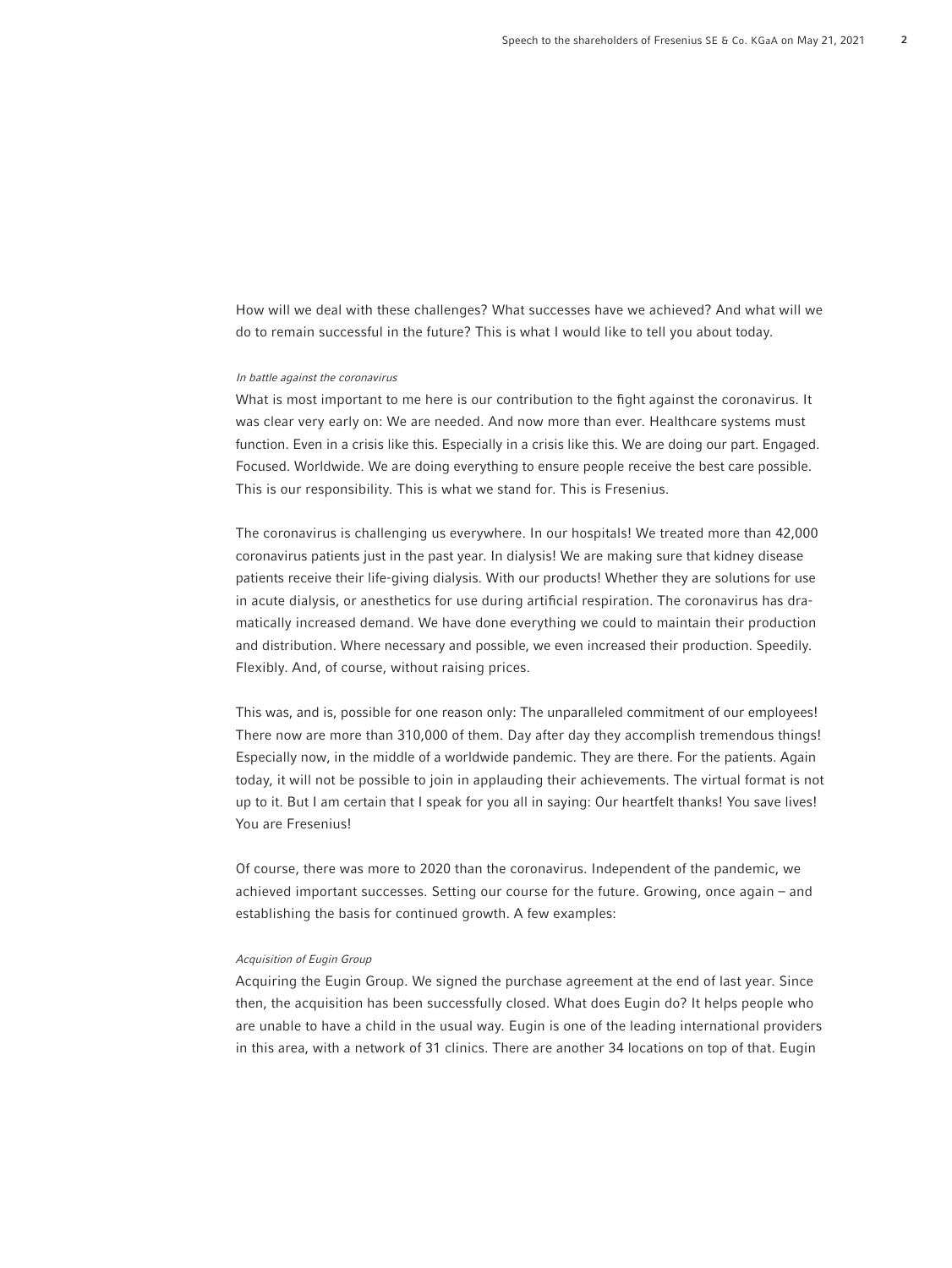operates in nine countries on three continents. Their most important markets: The United States. Spain. Brazil. Italy. Sweden.

Eugin is a perfect fit with Fresenius Helios. It is a highly profitable company. It is well positioned in a number of attractive markets. And we share the same commitment and promise: Patient well-being and cutting-edge medicine. With this acquisition, we create a sound basis for continued growth. Through our own strength. And through additional acquisitions. Already, about 70,000 babies are born annually in our hospitals. Almost 200 every day. We will be even stronger with Eugin. Together we will be able to help many more people realize a great wish. The wish for their own child. I believe this is a wonderful motivator.

## Acquisition of additional hospitals

How do things look in our hospital business? Here too, we continued to expand in 2020. In Germany, we acquired four hospitals from the Malteser humanitarian aid group in Bonn, Duisburg and Krefeld. Together, they offer around 1,300 beds. One of our strategies at Helios is to build centers: Bundling specialist expertise for a region at one location, and thereby increasing medical quality. The four hospitals are a great fit for this concept.

We also expanded our network in Colombia: With the Clinica de la Mujer in Bogotá. Prior to that, we were present in Medellín and Cali. Now we also are present in the capital city.

# Expanding and advancing home dialysis

Another important area of growth: Home dialysis. Here too, Fresenius Medical Care made a great deal of progress. The NxStage portfolio has now also been successfully integrated in Europe. This is what it means for our European patients: A greater selection of treatment methods. So that they best fit into patients' lives. And, when it fits, then cleaning the patient's blood at home. In the U.S., 14 percent of our dialysis treatments are already done this way. Home dialysis is not for everyone, but it can offer many advantages. Flexibility. More frequent, gentle treatments. Along with improved safety: This is certainly a factor during the pandemic, and has further boosted the already growing demand for home dialysis.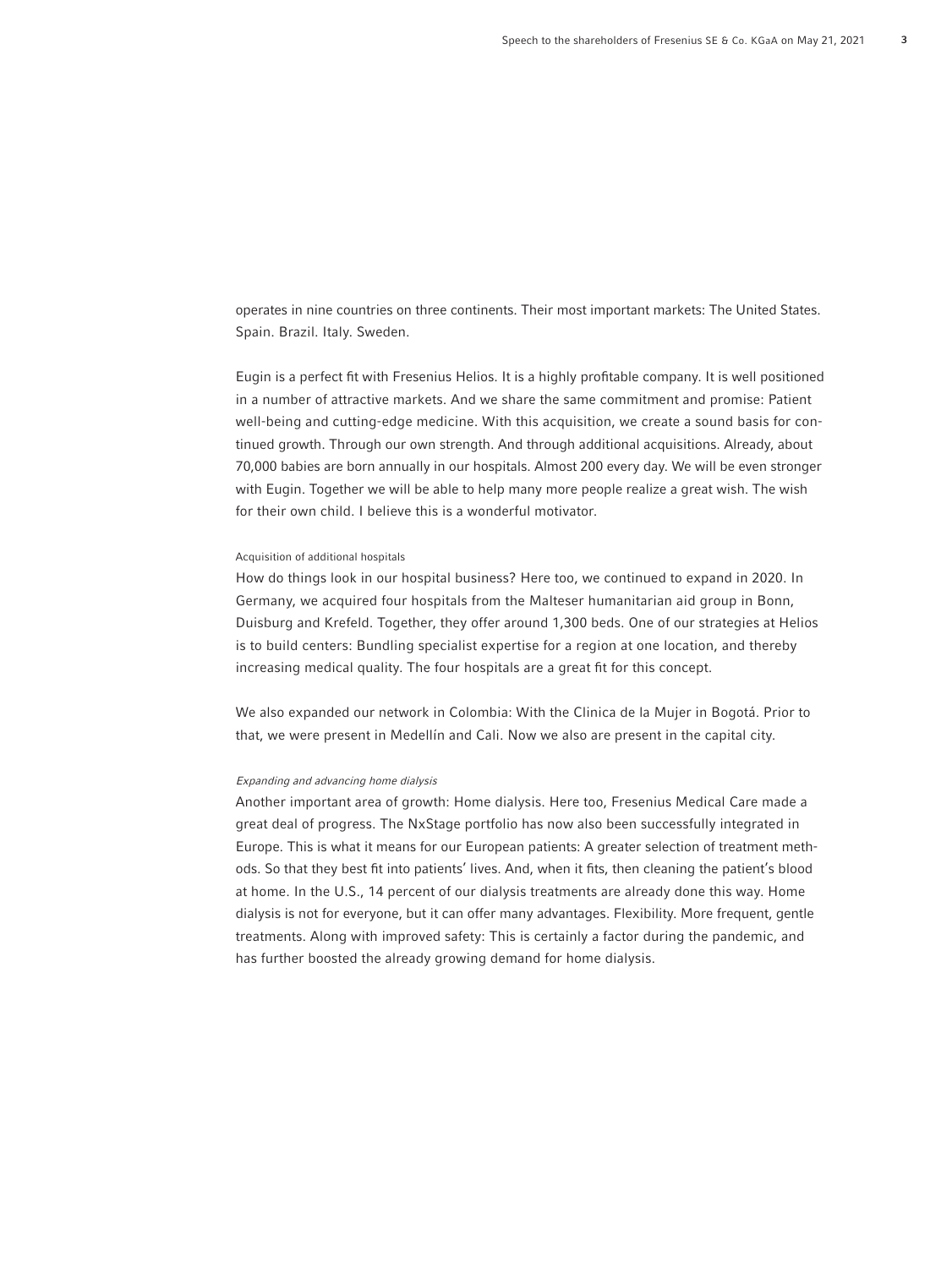#### Submission for second biosimilar

Another important step taken last year: Fresenius Kabi applied for approval for our second biosimilar, in the U.S. and in Europe. A biosimilar for Pegfilgrastim, a medication used to treat cancer. We expect approval to be granted later this year. And we have additional biosimilars in development. As you know: Biosimilars represent a fairly new business sector for us. But one for which we have high hopes. The development to date has been very satisfying. 2023 will be an important year: That is when we expect to launch Idacio in the U.S. Our biosimilar for Adalimumab. It reduces inflammation, for example with rheumatic disorders. This will further increase our revenue from biosimilars. Our expectations then: An amount in the high tripledigit millions of euros.

#### Advancing sustainability

We also have taken additional steps forward in the area of sustainability. The pandemic has stolen the limelight for now. It is the most urgent problem. However, sustainability is the great issue of our times. The short-term impact is no longer the only thing that matters. The same holds for quick successes. What is becoming more and more important: How do decisions and measures stand up in the long run? What is their impact on people? On the economy? On the planet?

Thinking and acting in this way: This is deeply ingrained in Fresenius. It has been that way throughout our more than 100 years. And it will be that way in the future. Sustainability at all levels: We offer medicine that is high quality and affordable. How important both are is very apparent right now. We are a dependable partner in the healthcare system. Worldwide. We also are a good employer for more than 300,000 people. We have a long-term oriented growth strategy. And of course, we want to handle this planet's resources as carefully as we can.

However, as I made clear at last year's Annual General Meeting: We have in the past probably not talked enough about our contributions to sustainability. Taken them too much for granted. Our various actions may not have been coordinated as well as they could have been. We are changing that now.

As previously announced, we set up a sustainability body at the corporate level in 2020. This body reports directly to me. The task: To further develop sustainable practices throughout the company. Further solidify our non-financial goals. We will constantly weigh ecological and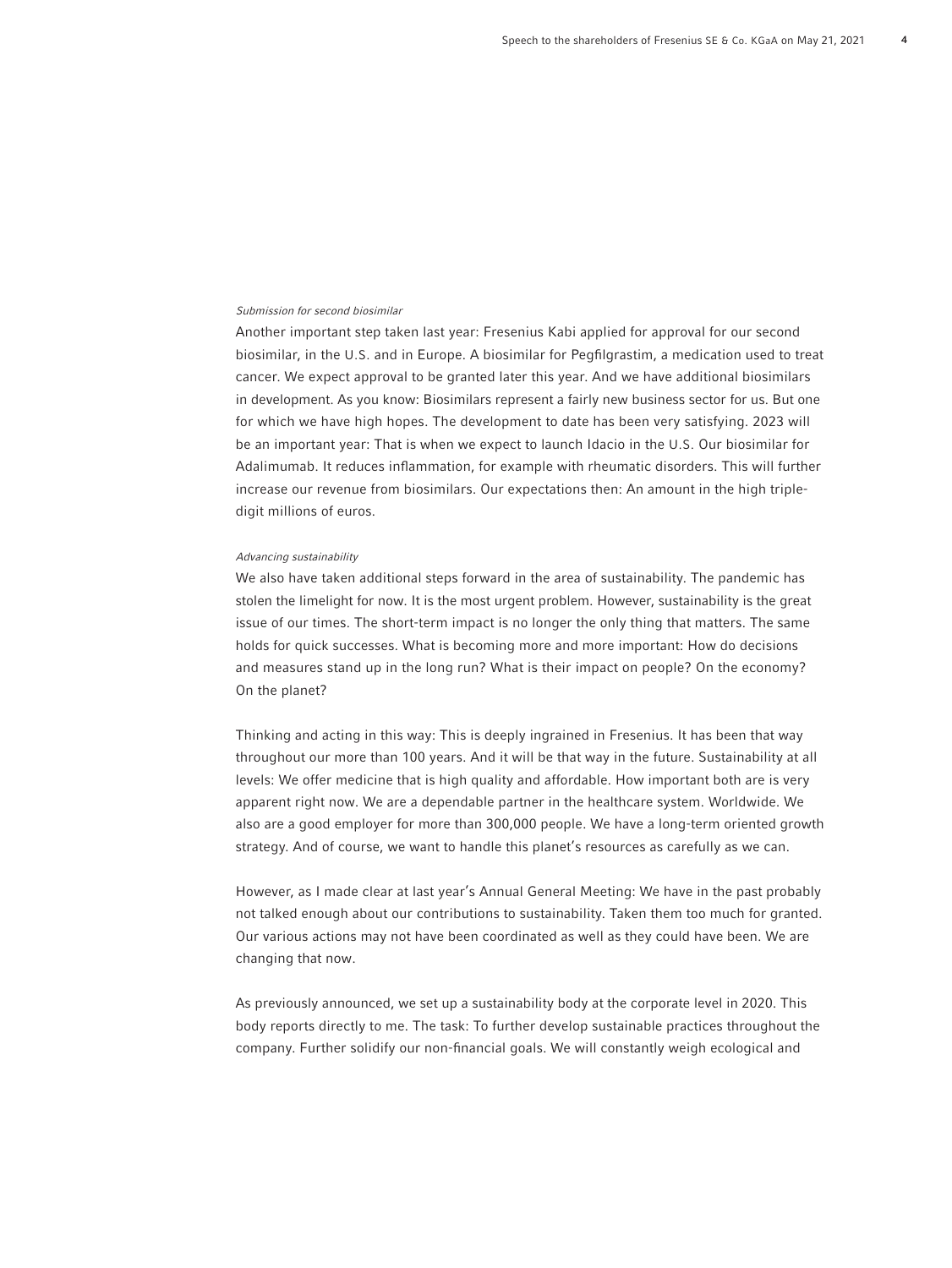social concerns in our business strategies. And we want to adjust the remuneration system for the Management Board. Non-financial aspects should be made a part of this in the future. You have the opportunity to vote on that today.

So, you see: We successfully continued to develop in many areas during 2020. We laid the basis for continued profitable growth. Sustainable growth. And we fulfilled our role in a global health crisis.

#### Significant restrictions due to COVID-19

But let there be no doubt: The coronavirus was and is a heavy burden. Despite our best efforts we must realize: The pandemic has caused us economic losses. Substantial losses. This may come as a surprise to many. A company like ours: Shouldn't it be doing particularly well in a time like this? In a global health crisis? No, it is not so. The pandemic disrupted many economic activities, and also negatively affected us. But most of all: Fresenius is much more than just intensive care medicine. We experienced and are experiencing substantial burdens due to the coronavirus. This applies to all four company segments.

For example: What are known as elective operations. This means operations that are not pressing; ones that can be delayed. At least for a while. These account for the bulk of operations in hospitals. And they have been declining substantially almost everywhere. Naturally, this has had an impact on Fresenius Helios. But it also means: Less demand for many products made by Fresenius Kabi. The very products used in these operations. From intravenous solutions to anesthetics.

Fresenius Vamed also has been hit hard by the pandemic. Fewer elective operations mean less demand for rehabilitation. Our thermal spas have had to stay closed for extended periods. Ongoing restrictions on travel have also cut into the project business. On top of that, many hospital projects in developing nations have been interrupted, delayed, or even cancelled.

And of course, there is dialysis: Kidney patients are at particular risk from the virus. Very sadly, this has been proven true. Substantially more dialysis patients than normal have died since last autumn. This is above all a great human tragedy. One that has affected me deeply. However, it also impacted us economically: These treatments were planned, and now they are missing. This means: Lower revenues as costs continue to rise.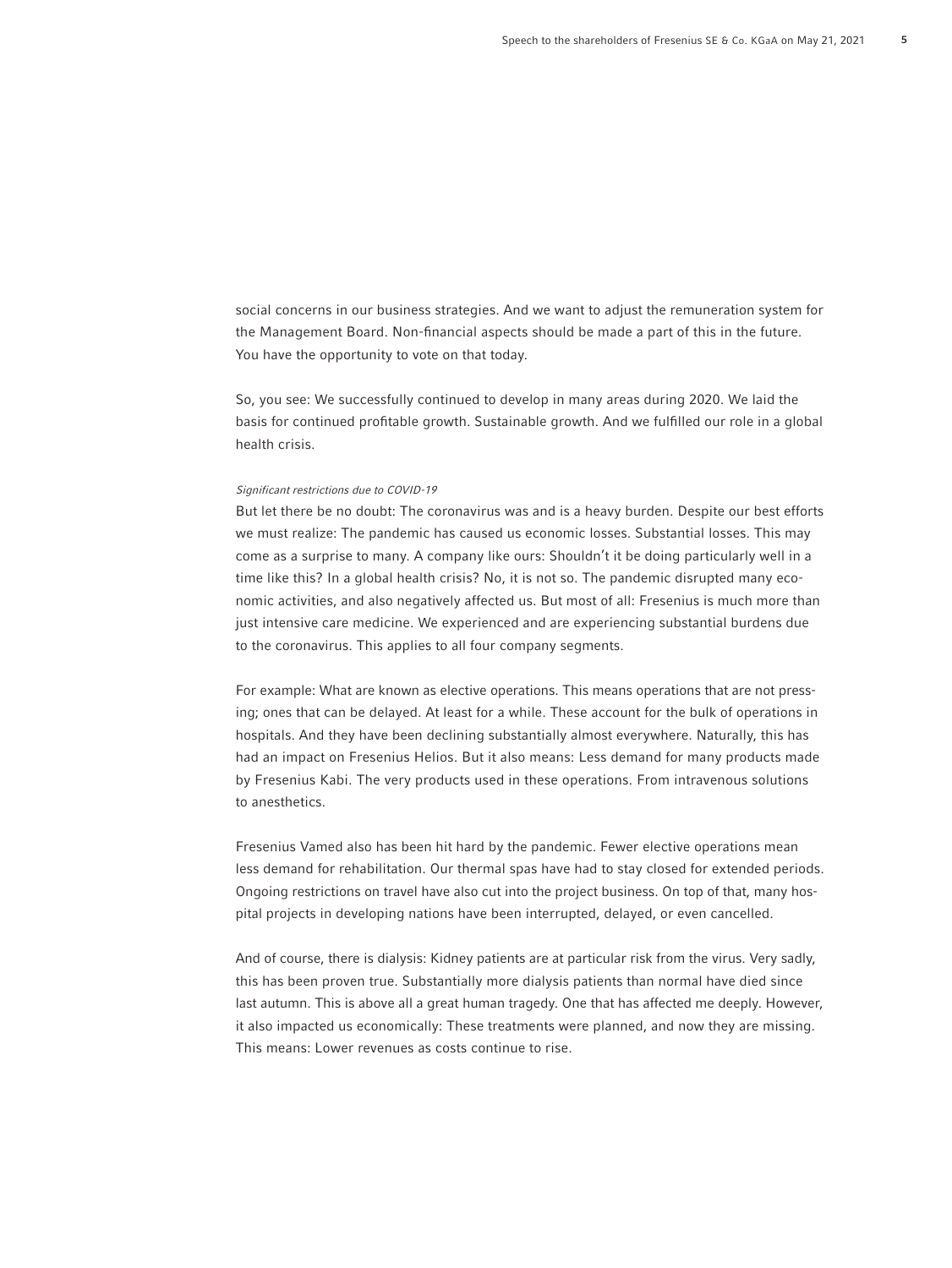#### Stable sales and earnings development

Overall, I believe we performed well as a business in 2020. We were able to again increase revenue. Despite the pandemic. Despite the impediments I have described. Revenue totaled €36.3 billion. This is an increase of 5 percent in constant currency. However, in terms of earnings: Net income declined for the first time in many years, although it still totaled €1.8 billion. Nonetheless, in currency-adjusted terms it represented a 3 percent decline. This much is clear: Given the circumstances, it was a successful business year. However, it was not a year of dynamic growth. Not what we have come to expect. Not what we would like. And not what we expected before the coronavirus.

Despite that: We have shown that our business model is stable. Resilient. Precisely because our range of products and services is so wide. If the estimated COVID-19 effects were excluded, we would have met our original targets in full. And we would also have significantly increased earnings.

## 28th consecutive dividend increase proposed

That is why I also have good news about the dividend: good news for you. Why? Because again this year we would like to further increase the dividend. Despite the continuing burdens. Despite the small decline in earnings. Because we are looking at our continuing growth drivers, and they remain intact. The coronavirus has slowed our growth. That is true. But our core business? It is showing healthy development. It is growing continuously. That is a solid operative development and we want you, dear shareholders, to share fairly in this success. Our proposal is for a dividend of 88 cents. That is four cents more. Five percent higher. It would be the  $28<sup>th</sup>$ consecutive increase.

Should you approve this proposal in good conscience? After all, we did receive payments from government last year. Still, the answer is: Yes, certainly. If we had reservations about this, our dividend proposal would have been different.

First and foremost, government payments were compensation. Because we kept our hospitals free for COVID-19 patients, by order of the authorities. We therefore had to cancel many other treatments, at a cost to our revenue and earnings. And, of course, we are paying tax on the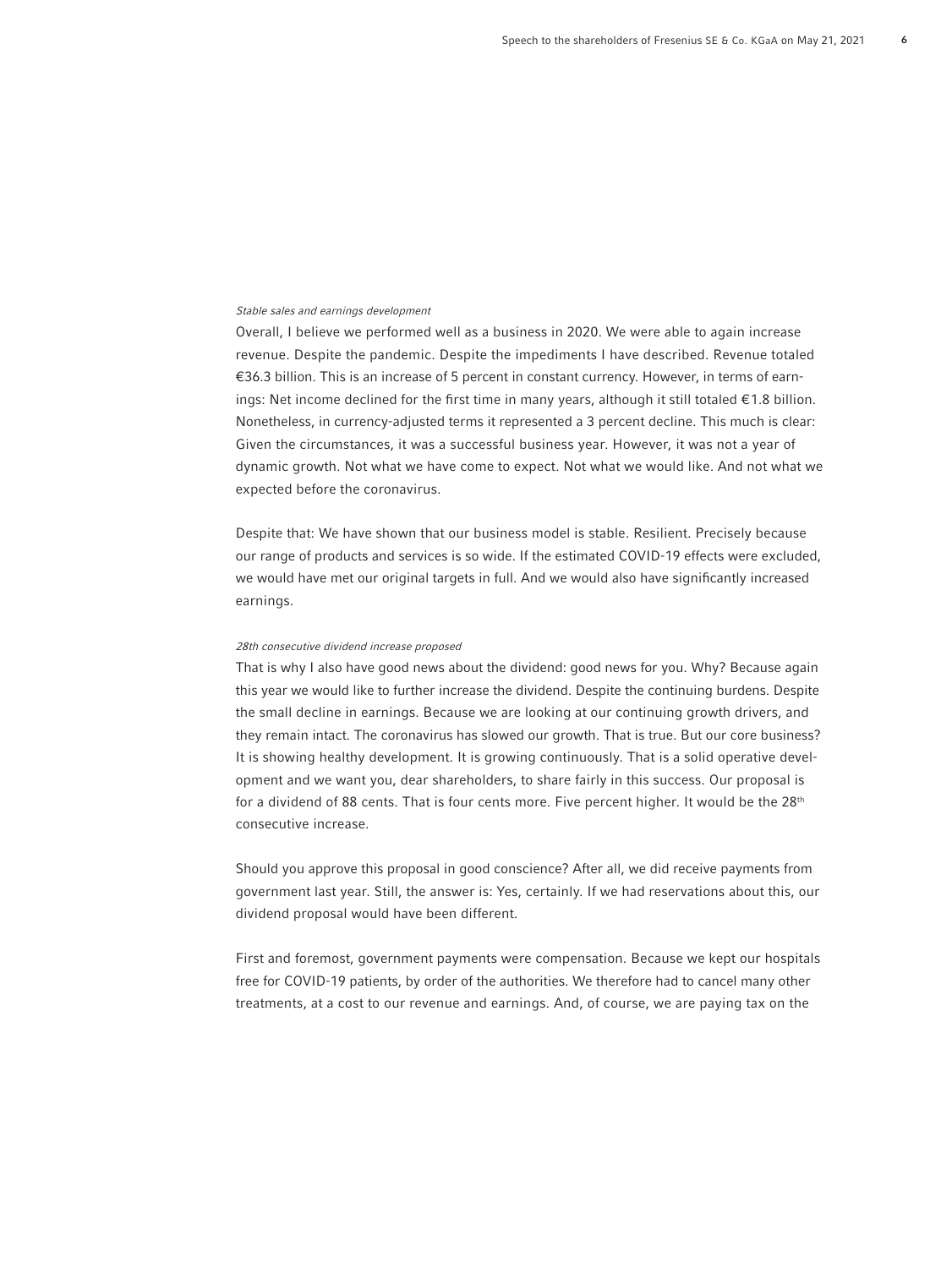compensation payments. But even if we had not received them: We would still have made a decent profit, several times greater than the amount we propose to distribute in dividends. Because it remains a fact: Most of our earnings flow into ever better medicine. Into our sustainable, healthy growth. In short: Into our future.

Group outlook 2021: growth despite continuing challenges Dear Shareholders!

Let's take a look into this future – the future of Fresenius. What are our expectations? Let's start with the short-term outlook. Our forecast for the current business year. Here, too, we must acknowledge: The coronavirus still has the world firmly in its grip. The third wave is slowly receding here in Germany, and this also appears to be happening in many other countries. But the situation remains dramatic in India, and also in Latin America. At the same time, there is reason for hope: The vaccines appear to work well, and they are protecting more people every day. What does this mean for our company? Judged from where we are today, I must assume that we will have to deal with coronavirus-related burdens for quite some time yet. Probably until at least the middle of this year. Only in the second half of the year does it look better. Then we are expecting, step by step, significant relief. The speed of vaccinations in our most important markets will be decisive here.

In numbers, we project sales growth in the low to mid-single-digit percentage range, and net income broadly at the same level as 2020. Both measures are in constant currency. You can see: We also want to continue growing in the short term. And we want to remain very profitable. Despite the continuing burdens. Currently, all indications are that we will reach these targets. We made a good start into the new business year. In the first quarter, we increased sales by 3 percent. Net income declined 2 percent. These figures too, are in constant currency. But please keep in mind that this comparison is with the first quarter of 2020, which was far less impacted by the coronavirus. Yet even compared with this quarter, we increased sales and our earnings were only marginally lower. That makes us optimistic for the full year.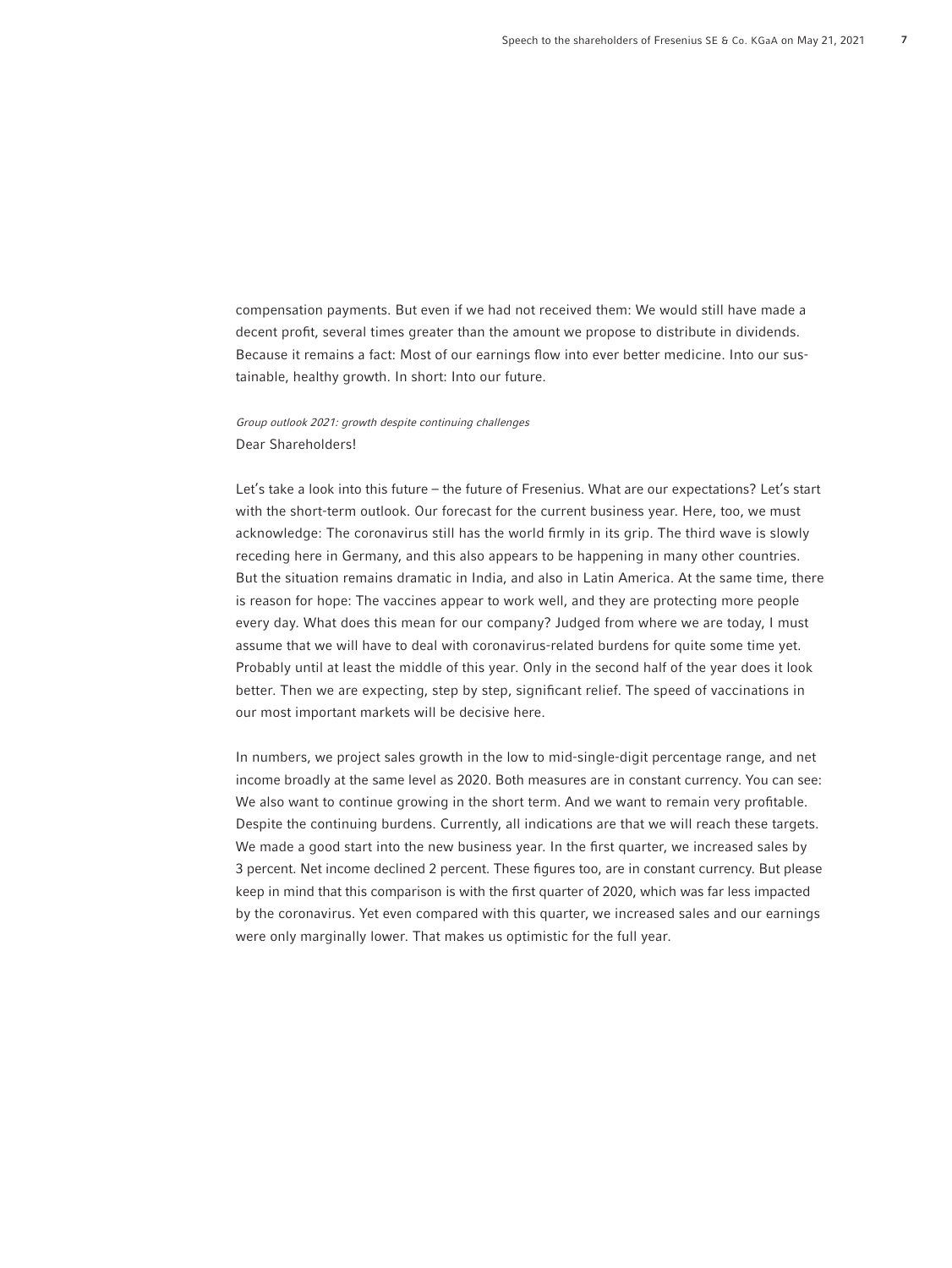#### Medium-term 2020-23 targets confirmed

And how does it look beyond 2021? What about our medium-term guidance? We have set ambitious targets there: You will recall that we have forecast average annual growth of 4 to 7 percent in sales and 5 to 9 percent in net income through 2023. We are sticking to these targets. Even though they were set in early 2019. Long before the coronavirus, at a time when no one foresaw such a pandemic. The situation has changed drastically, but as I said earlier: our core growth drivers are largely intact. For this reason, we are convinced that we can still meet our mediumterm targets. Last year we grew more slowly than we expected in 2019, due to the pandemic. That also will be true this year. We will, therefore, have to significantly accelerate our growth in the coming two years.

### Strategic roadmap: medium-term

To ensure this, we have embarked upon a series of strategic initiatives. An entire package of measures that we are taking to increase our efficiency and profitability. All business segments are included. The program will run over several years. The interim goal is set for 2023, but the measures will impact well beyond then.

It is still too early for concrete details. The goal is defined, but not the exact route. Essentially, it will be about examining our existing structures and business models. Is there a good reason for everything we are doing? And the way we are doing it? Are we duplicating – or even triplicating – some things? Where are synergies feasible?

# Initiatives to increase efficiency and profitability

A few examples: Our purchasing processes, which could be optimized. We could also bundle service functions even closer together. In our hospitals, as was mentioned, we are building stronger regional networks. The hospitals will specialize more.

In some areas, we will also adjust our capacity. Adjust it to changes in demand. In our German hospitals, for example, where some medical positions will be eliminated. The reason: People's needs change. There is an ongoing trend toward more outpatient procedures, and we must take this into account – while ensuring there is not the least reduction in care.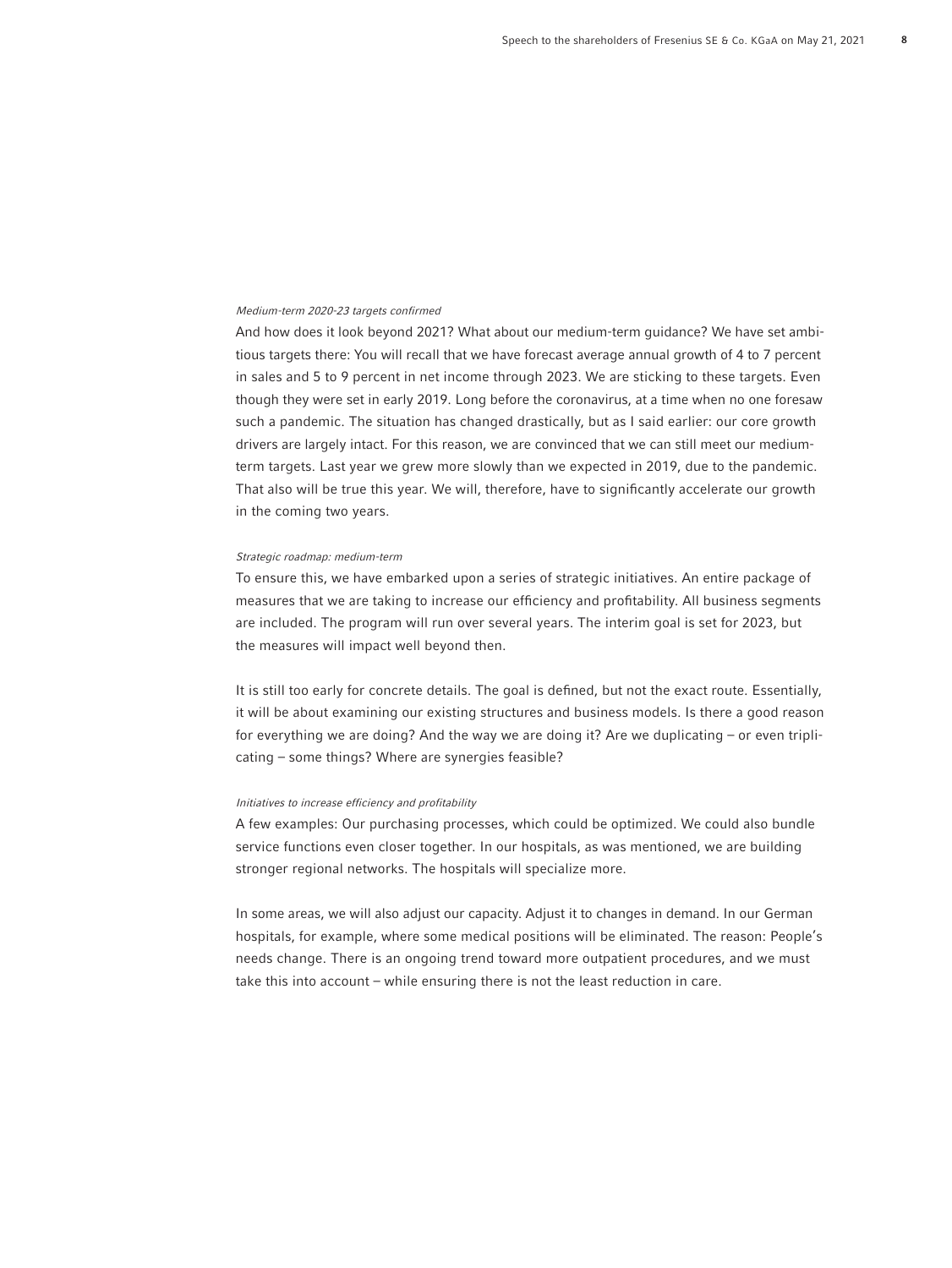We are proceeding very carefully, in a targeted way, location by location. In some hospitals there will be eight or nine fewer positions. In other hospitals two or three. In some hospitals there will be no reductions. Or one or more positions may even be added. In specific terms, this means that we plan to reduce our overall medical service personnel by about 3 percent.

At the same time, we are expanding our outpatient and digital offering. To seamless care across sectors. That is good for patients, and it is good for our healthcare system. Naturally, it also helps to secure our success as a company – and to sustain tens of thousands of jobs at Helios.

These are just some of the approaches we are taking. As was said: This is still the beginning. We are examining and planning. But I hope this gives you an idea where we are headed.

Naturally, as part of this we want to reduce costs, and we expect sustainable savings starting in 2023. These will involve at least €100 million annually after tax and minority interests. I do not want to rule out that we will divest some areas of our portfolio. Or locations. But that is neither certain, nor is it the focus. This is not about streamlining or cutting back for the sake of it. It is about making our company more efficient and stronger. Our first goal will be to free up the means to do better, more important things. Things that will help us to expand our business. To grow further.

## New areas of growth

For example, in our new growth fields. I have already mentioned three of them: Biosimilars, home dialysis and reproductive medicine. We will also significantly expand our digital offering; the coronavirus has provided a huge boost to this field. Consider telemedicine: This an area to which the pandemic has opened many people's eyes. In general terms: Much of what is done now for inpatients will in future be done on an outpatient basis. And much of what is now done for outpatients will be done at home. Networking will also play an increasingly important role. As will artificial intelligence. We see clear confirmation of our approach and are working full speed to expand our offering.